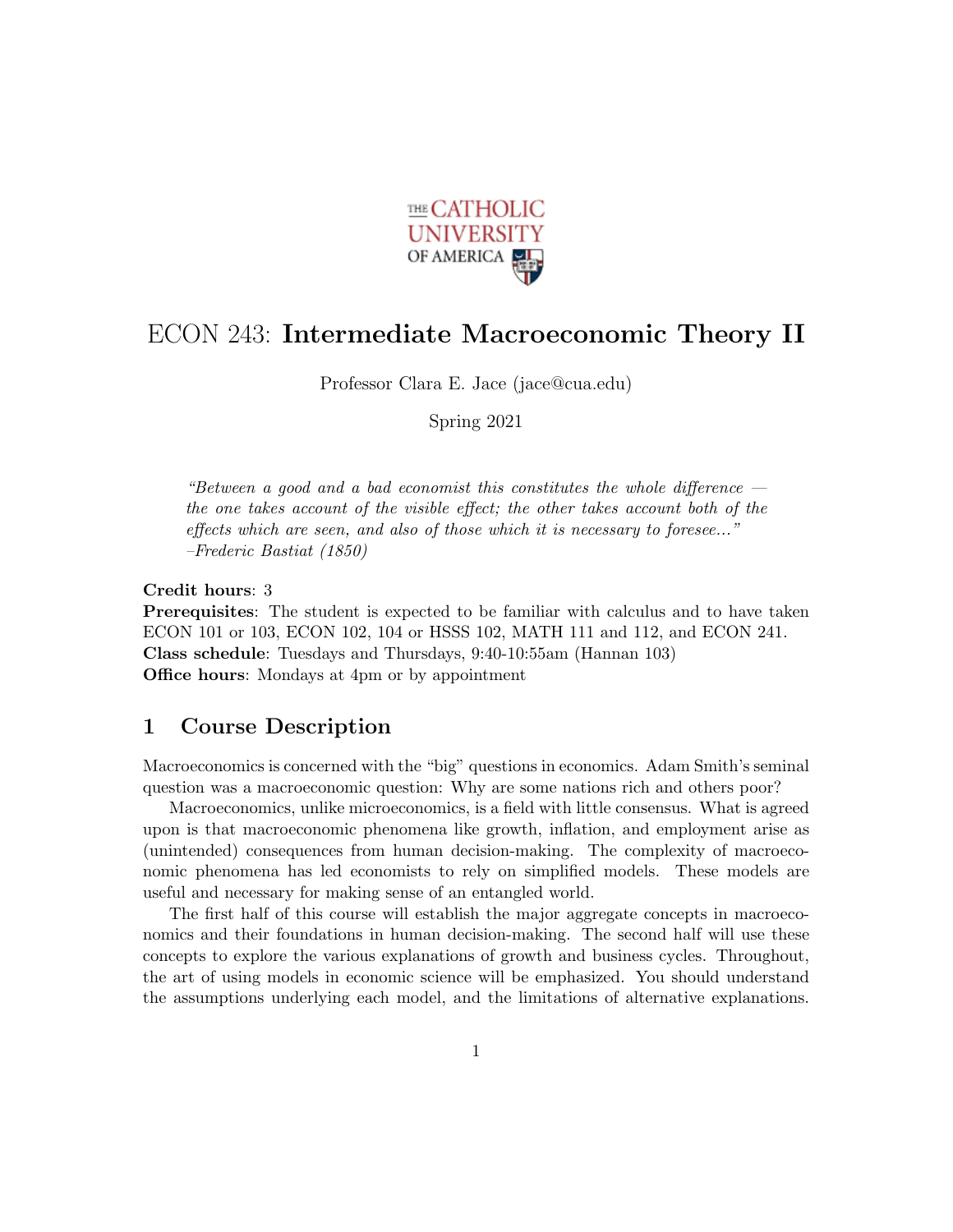At the end of the course, you should be capable of comprehending and participating in the great conversation about macroeconomics, which traces back at least to the School of Salamanca (1483).

## 2 Course and Student Goals

At the end of the course, students should be able to:

- Understand, evaluate, and analyze the main macroeconomic variables.
- Understand the nature and limitations of economic models.
- Apply macroeconomic theories to policy discussions.
- Communicate economic ideas to a broader audience.

## 3 Required Texts

The following books are required for this course:

- 1. Mankiw, N. G. (2015.) Macroeconomics, 9th edition.
- 2. Snowden and Vane. (2005.) Modern Macroeconomics.

All other readings will be provided on Blackboard.

#### 4 Course Requirements

The final grade for this course will be based on the following items and corresponding weights:

| Assignment        | Weight |
|-------------------|--------|
| Midterm Exam      | 30%    |
| Final Exam        | $30\%$ |
| Reflection Papers | 20%    |
| Semester Paper    | 20%    |

• Reflection papers: Before midnight each Monday, I ask that you submit a 1-page paper through Blackboard on the readings we will cover in class that week. These may discuss things that stood out to you, provide a summary of the readings, or especially, contain questions that arise.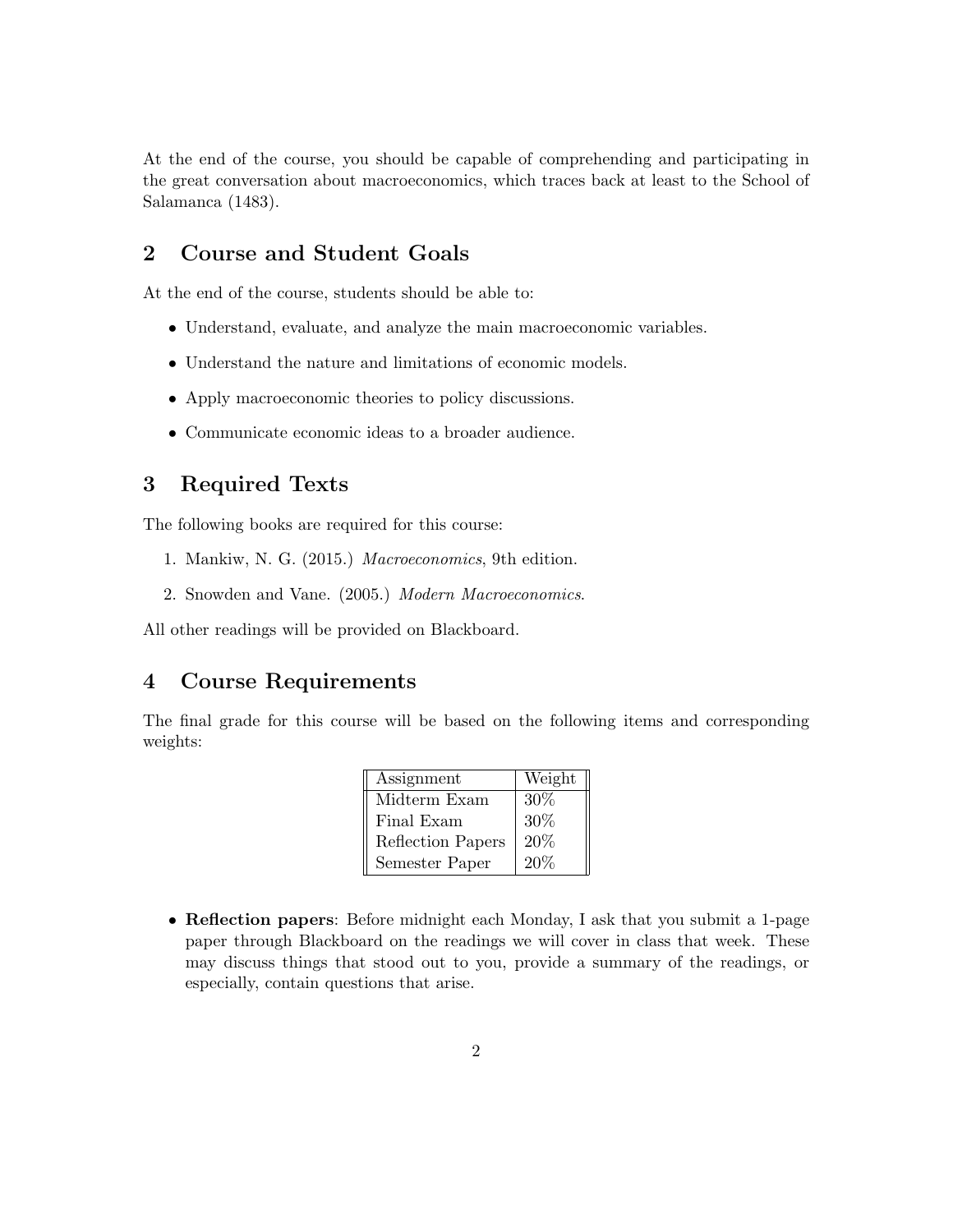• Semester paper: You will select one of the schools of macroeconomic thought and make the case that it contains the proper theories needed for policy responses to a pandemic. You must read and cite the chapter in Snowdon and Vane (2005) that corresponds to your school. Near the end of the semester, you will be required to peer review each other's drafts in class. Late assignments will not be accepted.

You are expected to attend each online class with your video on and be prepared to contribute. Students who do miss an occasional class are responsible for getting the notes and finding out what they missed, including any pertinent announcements and/or homework assignments.

## 5 Academic Policies

#### 5.1 Academic Honesty

The university's policies and procedures for academic integrity may be found here: <http://policies.cua.edu/academicundergrad/integrityfull.cfm> <http://policies.cua.edu/academicundergrad/integrityprocedures.cfm>

The policy states: "The following are the major categories of academic dishonesty: A. Plagiarism is the act of presenting the work or methodology of another as if it were one's own. It includes quoting, paraphrasing, summarizing or utilizing the published work of others without proper acknowledgment, and, where appropriate, quotation marks. Most frequently, it involves the unacknowledged use of published books or articles in periodicals, magazines, newspapers and electronic media. However, any unacknowledged use of another's words, ideas or electronic processes constitutes plagiarism, including the use of papers written by other students, oral presentations, interviews, radio or TV broadcasts, any published or unpublished materials (including Web-based materials, letters, pamphlets, leaflets, notes or other electronic or print documents), and any unauthorized or inadequately credited use of foreign language, scientific and/or mathematical calculation and/or modeling programs or online services.

B. Improper use of one's own work is the unauthorized act of submitting work for a course that includes work done for previous courses and/or projects as though the work in question were newly done for the present course/project.

C. Fabrication is the act of artificially contriving or making up material, data or other information and submitting this as fact.

D. Cheating is the act of deceiving, which includes such acts as receiving or communicating or receiving information from another during an examination, looking at another's examination (during the exam), using notes when prohibited during examinations, using electronic equipment to receive or communicate information during examinations, using any unauthorized electronic equipment during examinations, obtaining information about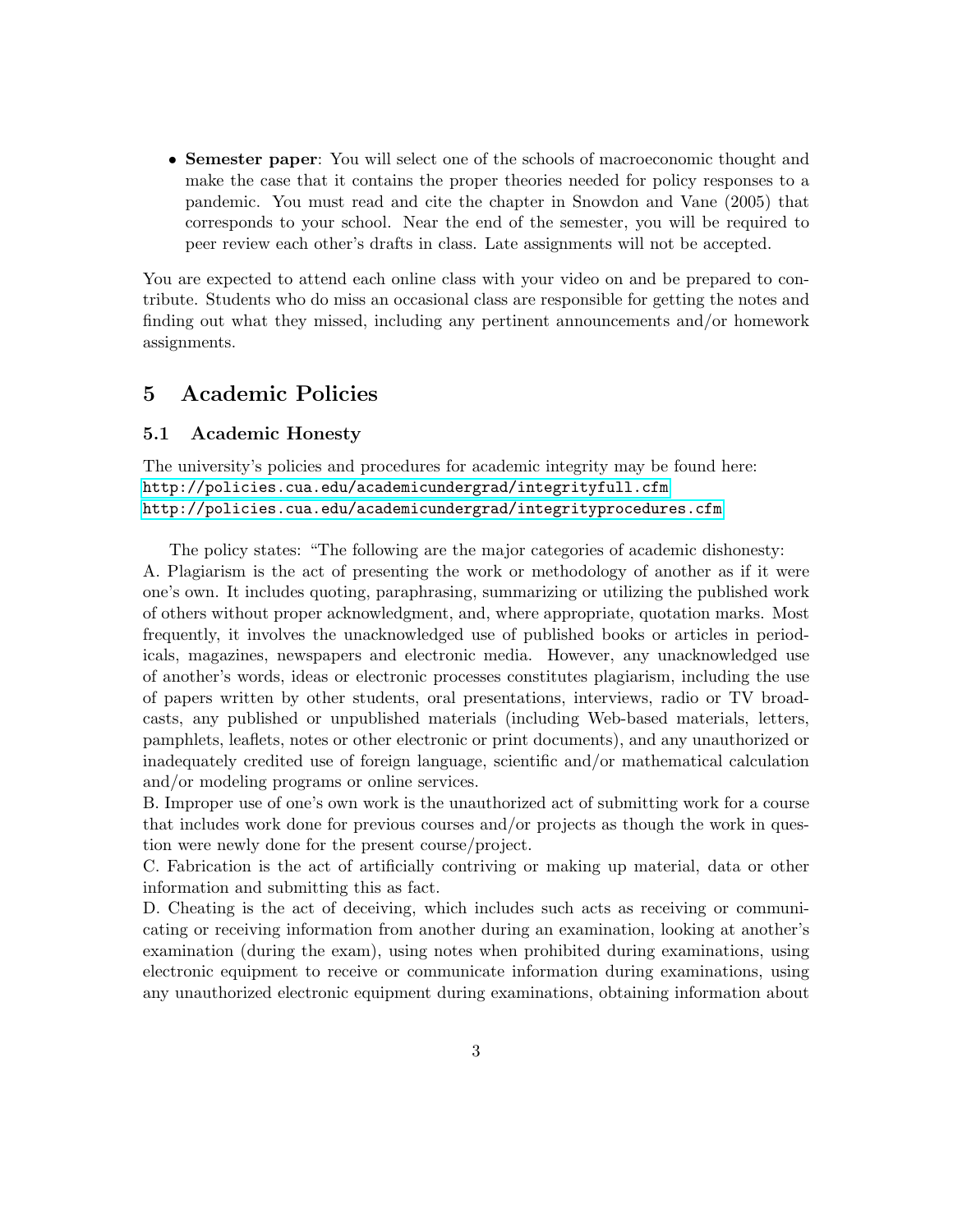the questions or answers for an examination prior to the administering of the examination or whatever else is deemed contrary to the rules of fairness, including special rules designated by the professor in the course.

E. Attempts to engage in any of the conduct described above or the facilitation of any of this conduct by another individual will be treated as conduct constituting academic dishonesty for purposes of this policy."

#### 5.2 Make-Up Policy

Students will not be allowed to take an exam in advance of its scheduled date. A student who misses a test will be allowed to write a make-up test only if s/he provides a relevant medical certificate. Late assignments will not be accepted, no extensions are granted.

#### 5.3 Campus Resources for Student Support

Any student who feels she/he may need an accommodation based on the impact of a disability should contact the instructor privately to discuss specific needs. Please contact Disability Support Services (202-319-5211, Room 207 Pryzbyla Center) to coordinate reasonable accommodations for students with documented disabilities. To read about the services and policies, please visit the website: <http://disabilitysupport.cua.edu.>

## 6 Health Protocol

In the event of my becoming ill, weekly course readings and Blackboard paper submissions will continue as planned. All lecture slides will be posted on Blackboard before the first day of the course, so students will be able to access them as needed throughout the entirety of the semester. Insofar as I am able, I will continue online lectures. If I do become too sick to teach the material in any meaningful way, recorded lectures from last semester will be assigned to substitute and grades will be assessed with an awareness of this fact.

## 7 Assessment

The grading applied to this class is as follows:

| $A: 96-100$   | $C_{+}$ : 71-75 |
|---------------|-----------------|
| $A - 91 - 95$ | $C: 66-70$      |
| $B +: 90-86$  | $C-: 60-65$     |
| $B: 81-85$    | $D: 55-59$      |
| $B-: 76-80$   | $F: 54-0$       |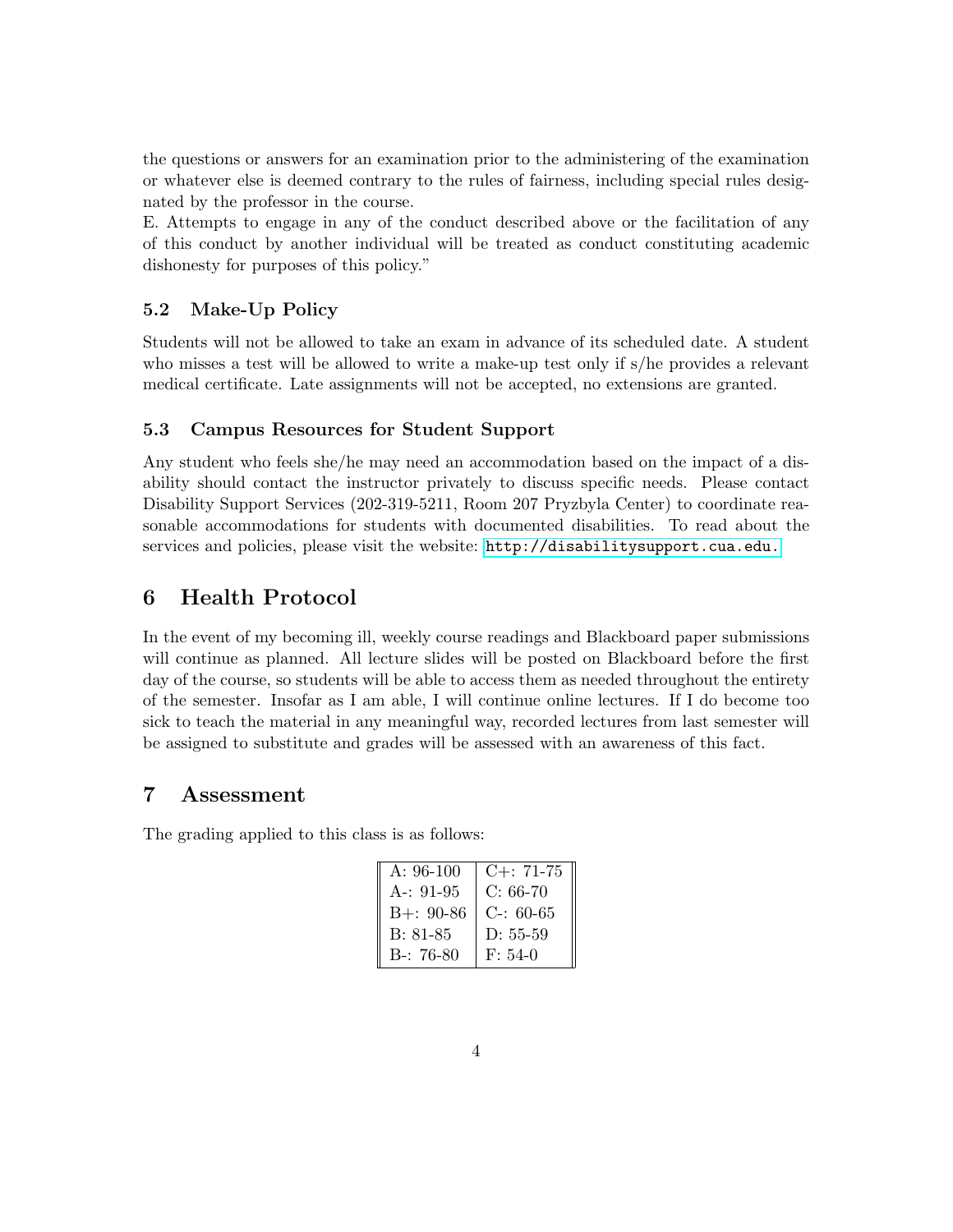# Course Outline and Readings

| Unit           | Dates and Topics                                                     | Readings for the Unit                                                                                                                                                                |
|----------------|----------------------------------------------------------------------|--------------------------------------------------------------------------------------------------------------------------------------------------------------------------------------|
| 1              | Jan. 26 (online): Syllabus<br>Jan. 28 (online): History              | "What Economists Do" (Lucas 2011)<br>"Introduction" (Snowden and Vane)                                                                                                               |
| $\overline{2}$ | Feb. 2 (online): Stylized Facts<br>Feb. 4 (online): Classical Growth | • Mankiw: Chapters 1-3<br>• Smith: Wealth of Nations 1, Ch. 3                                                                                                                        |
| 3              | Feb. 9: Consumer Theory<br>Feb. 11: Investment                       | • Mankiw: Chapters $16-17$<br>"Regime Uncertainty" (Higgs 1997)                                                                                                                      |
| 4              | Feb. 16: Money<br>Feb. 18: Inflation                                 | • Mankiw: Chapters $4-5$<br>"The Economic Organization of a<br>P.O.W. Camp" (Radford 1945)                                                                                           |
| 5              | Feb. 23: International Trade<br>Feb. 25: Immigration                 | $\bullet$ Mankiw: Chapter 6<br>• "Immigrants, Taxes, and Welfare in the<br>United States" (Simon 1984)<br>• "Is Population Growth a Drag on Eco-<br>nomic Development?" (Simon 1995) |
| 6              | Mar. 2: Unemployment<br>Mar. 4: Families                             | • Mankiw: Chapter 7<br>• "Information Costs, Pricing and Re-<br>source Unemployment" (Alchian 1969)<br>• "Families in Macroeconomics" (Doepke<br>and Tertilt 2016)                   |
|                | Mar. 9: Review<br>Mar. 11: Midterm                                   |                                                                                                                                                                                      |
| 7              | Mar. 16: Solow Growth                                                | • Mankiw: Chapters 8-9                                                                                                                                                               |